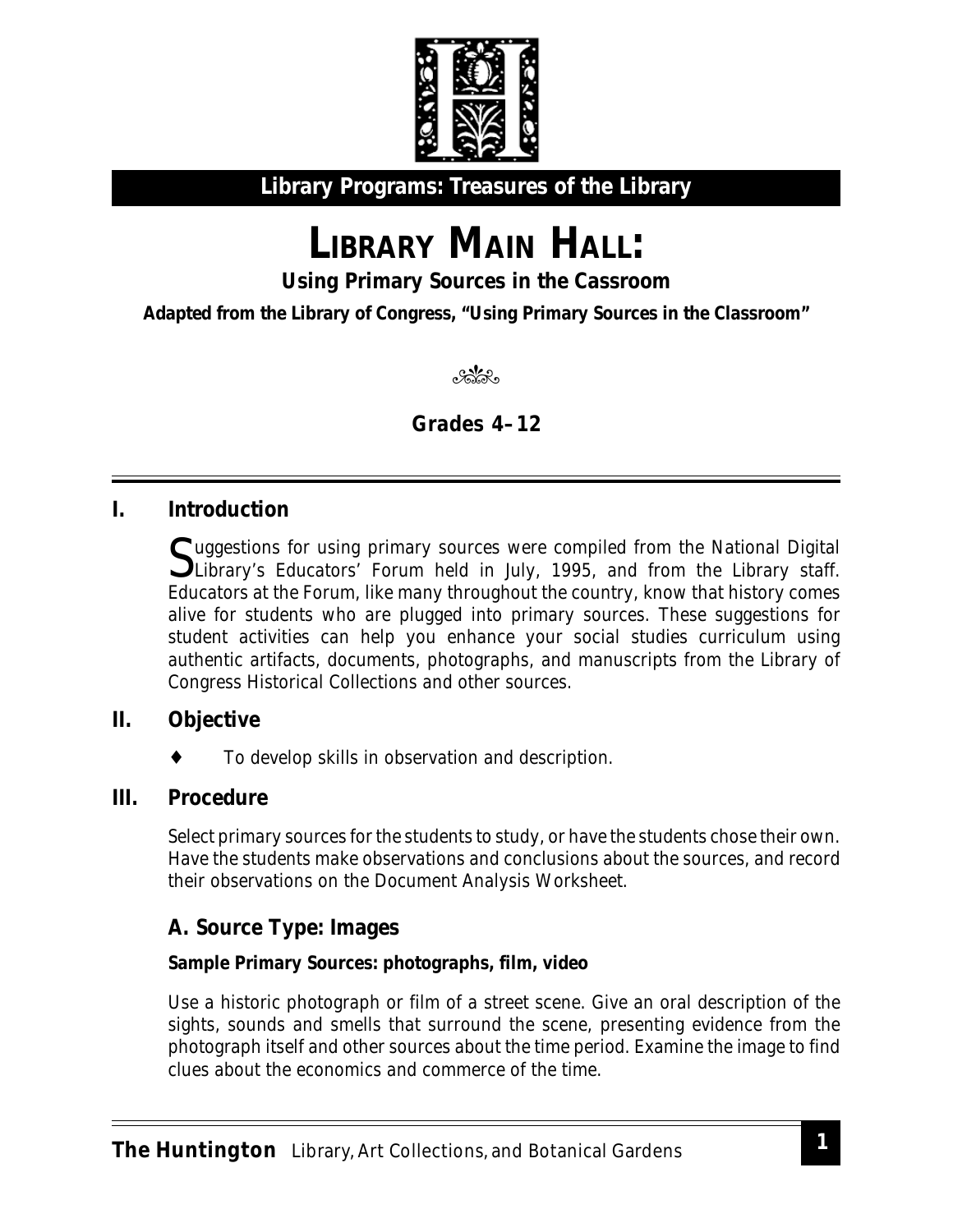Select a historical photograph or film frame. Predict what will happen one minute and one hour after the photograph or film was taken. Explain the reasoning behind your predictions.

To encourage focus on detail, show a photograph or film frame to the classroom for three minutes and then remove it. Have students draw the contents of the image on a piece of paper divided into a grid of nine sections. Repeat this exercise with new images and watch students' ability to recall detail improve.

#### **Sample Primary Sources: fine art**

Select a piece of fine art that appeals to your senses. Research the artist, the date of the piece and the medium.. What does information about the artist, the medium, the subject and the composition tell you about the prevailing attitudes and conditions of the time period? (For example, what symbolism is used? How is perspective used? In what roles are people portrayed? What is left out of the composition?)

## **B. Source Type: Text**

#### **Sample Primary Sources: cookbooks**

Research the recipe for a common food (examples: bread, cake) in cookbooks of different times. Report on differences in the vocabulary of the cookbooks over time. How have terms for measurement, ingredients, portion size and accompaniments changed? Prepare the food from recipes of two of the time periods you find. Hold a taste test of the end results.

Select a cookbook from another era. Look at the ingredients lists from a large number of recipes. What do the ingredients lists tell you about the types of foods available and lifestyle of the time?

#### **Sample Primary Sources: advertisements**

Use old catalog pages to research fashion trends, household articles, cost of living and lifestyles of a particular period. Use other sources of information to reconstruct a picture of family life at the time. Who did the household purchasing? What were considered necessities of the time? What were considered luxuries? How do the catalog pages highlight attitudes of the time?

Use newspapers over time to analyze advertising. Have students research advertisements for a particular type of product (clothing, tools, household appliances, automobiles) through history. What information do the advertisements contain? What claims do they make? Who is the target buyer? How has advertising for this product changed over time? What social changes are reflected by changes in advertising for this product?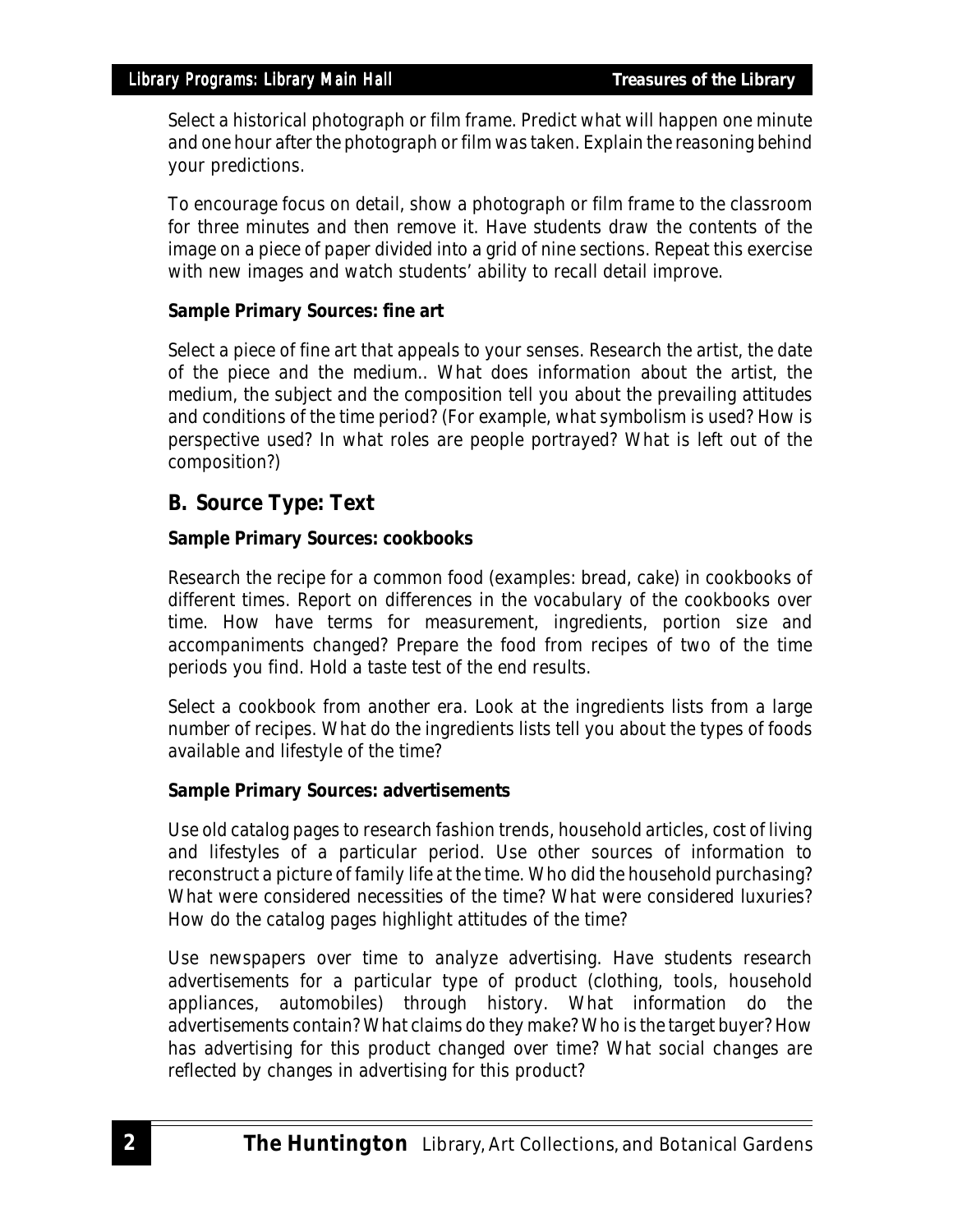#### **Sample Primary Sources: journals, letters, diaries**

Find first hand accounts of historical events written by children or young people (example: Diary of Anne Frank). Analyze how first hand accounts give context to historical events. Have students begin keeping their own journals with an emphasis on including current events topics in their entries.

Select a time period or era. Research and read personal letters that comment on events of the time. Analyze the point of view of the letter writer. Compose a return letter that tells the author how those historical events have affected modern society.

Read a personal diary from a historical period. Analyze the individual's character, motivations and opinions. Explain how the individual changed over the course of the diary. How might that person react if they were dropped into the present time?

#### **Sample Primary Sources: documents in the original handwriting or language**

Decipher the original text of a famous document (examples: The Constitution, The Bill of Rights) by decoding historical lettering, spelling, grammar and usage. Compare the original writing with printed versions of the document today. What has changed?

To help illustrate the writing process, study draft copies of famous documents. Look at how side notes, additions, and crossed out words were used to edit the document. Discuss how the changes affected the meaning of the finished work. Have students practice editing their own writing using similar tools.

## **C. Source Type: Statistics**

#### **Sample Primary Sources: census data, land surveys, maps, ordinances, blueprints or architectural drawings**

Study historical maps of a city, state or region to find evidence of changes in population, industry and settlement over time. Use other resources to find and report on causes for the changes you find. Use maps to illustrate your descriptions of these changes.

Choose a famous, historical, public building in your area. Research blueprints or architectural drawings of the building. With help from an architect or librarian, compare the plans to the building as it exists today. What changes do you see? Why do you think the changes occurred?